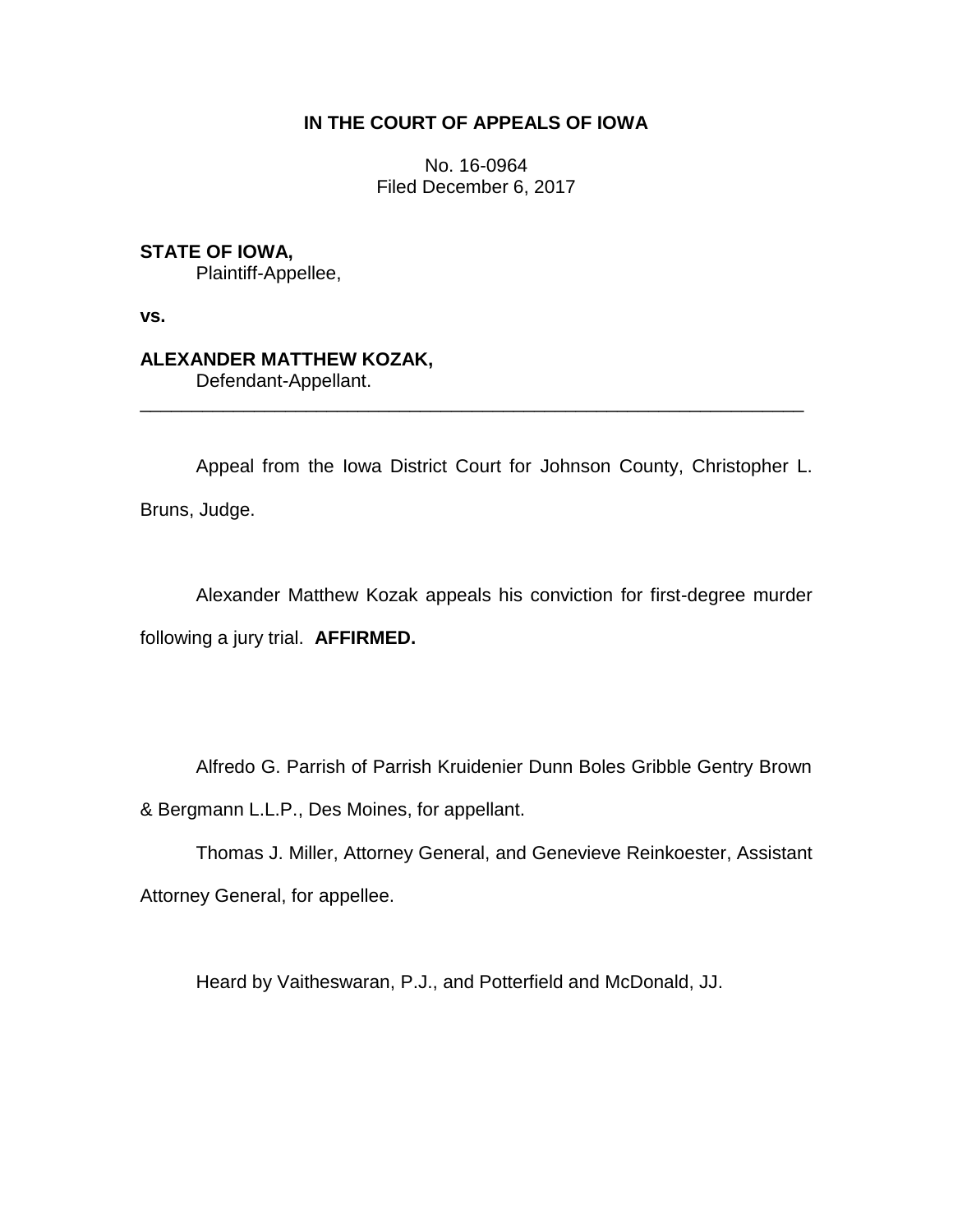#### **VAITHESWARAN, Presiding Judge.**

Alexander Matthew Kozak worked at the Coral Ridge Mall in Coralville, Iowa. He engaged in a verbal and electronic, semi-romantic relationship with a woman who worked at the mall, Andrea Farrington. When Farrington broke off the relationship, Kozak retrieved his gun, went to the mall, and shot her. Farrington died despite the heroic resuscitation efforts of a former combat medic, two nurses, and a landscaper, among others.

The State charged Kozak with first-degree murder. A jury found him guilty as charged.

On appeal, Kozak contends: (1) the State engaged in prosecutorial misconduct in cross-examining his expert about Kozak's mental state; (2) the district court abused its discretion in allowing evidence of certain admissions he made to law enforcement officers; (3) the State improperly referenced his decision not to testify; and (4) the trial was infected with cumulative error.

#### *I. Prosecutorial Misconduct in Questioning of Expert*

Kozak frames the first issue as follows: "The State denied [him] due process when, in violation of a sustained motion in limine, it invaded the jury's province and questioned a witness regarding [his] ability to plan, deliberate, and premeditate." The procedural history informing this issue is as follows.

Before trial, Kozak notified the court of his intent to rely on a diminished responsibility defense. At the same time, he identified Dr. Andrew C. High as an expert witness. The State filed a motion in limine, seeking to preclude Dr. High from testifying to Kozak's "mental status or condition," on the ground that he was unqualified to do so. The State explained Dr. High was "a Communication Studies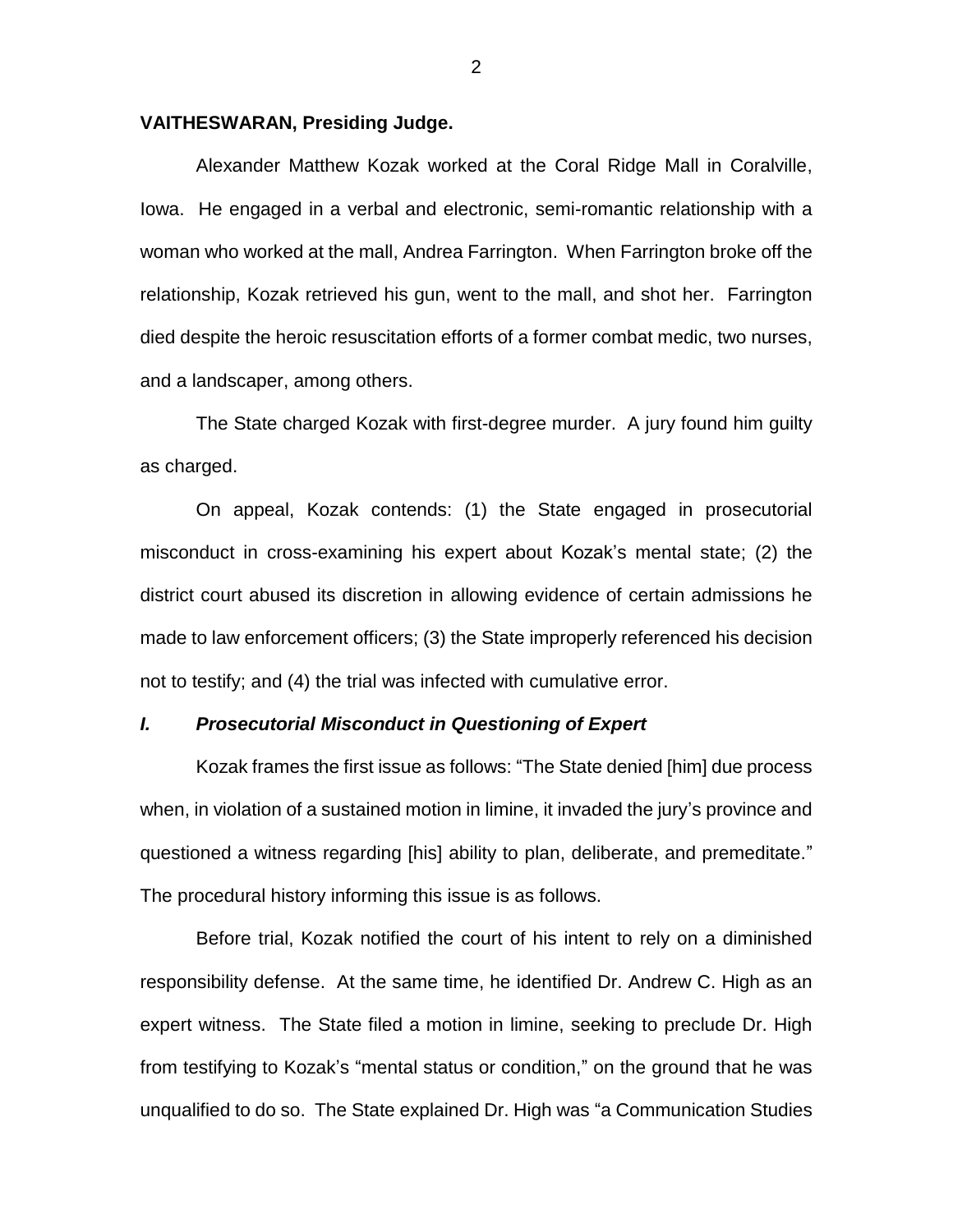professor" and "[a]ny testimony from him would be irrelevant." The State followed up with a second motion in limine, reiterating the irrelevance of Dr. High's testimony. The defense responded with its own motion seeking "to prohibit" the testimony of the State's experts "regarding . . . Kozak's mental state and whether he was capable of forming the requisite specific intent to commit the charged offense."

At a hearing on the motions, the district court addressed the question "whether experts should be permitted to state an opinion . . . on the ultimate legal standards in the case," which was "whether Mr. Kozak did or did not form specific intent." The court disallowed testimony on the legal standard, as follows:

As a general rule, experts are not allowed to render the opinion to the legal standard. Rather, they can talk about the factual predicate to the legal standard or the factual basis.

And I would expect that *all the experts in this case*, to the extent they are testifying, *will limit themselves to testimony as to the factual predicate and not stray beyond that*. *And I would apply that to both sides of the case.* We shouldn't hear Mr. Kozak did or didn't have specific intent, because that's really not a proper question. . . . [T]hat would be my ruling there.

(Emphasis added.) The court reserved ruling on the State's motion to preclude Dr. High's testimony as irrelevant pending an offer of proof on the nature of his opinions. Following the offer of proof, the court denied the State's motion, reasoning, "The standard for relevance in Iowa is exceptionally broad," and Dr. High's proposed testimony goes "to the issue of whether [Kozak] may have 'Antisocial Personality Disorder.'"

At trial, Dr. High testified to "whether or not certain people communicate easier electronically as opposed to in person." He opined, "[T]he Internet is an attractive channel of communication. It's easier to present or express yourself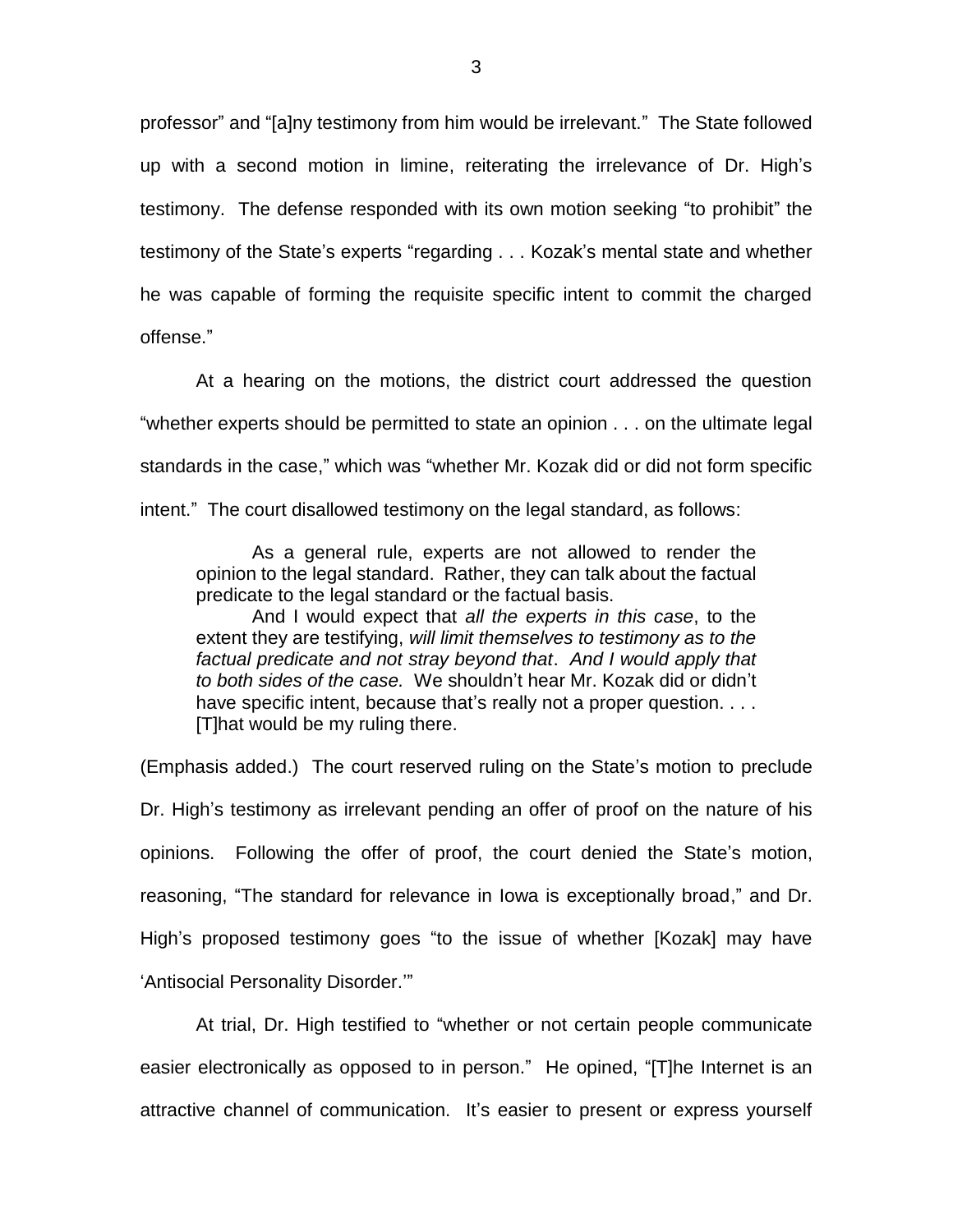online than it is face-to-face. We talk a lot about face threat in communication. It can be less face threatening to present yourself online." He further opined that online communication "can" create some ambiguity because many "nonverbal cues" are lost. Finally, he stated certain text messages between Kozak and Farrington evinced "a relationship with some commitment, some intimacy," which he characterized as an "off and on sort of relationship." In his view, "[P]eople who communicate primarily on line can certainly experience as intimate and committed a relationship as they can face-to-face," but it was "hard to say about this relationship in particular."

On cross-examination, the prosecutor asked Dr. High the following questions:

Q. Just to clear up for the jury—you're not a psychologist, right? A. I am not.

Q. And you're not a psychiatrist? A. I am not.

Q. So you don't have any information to share with [the jury] on [Kozak's] mental state, correct? A. I do not.

Q. And you cannot speak to his ability to plan, correct? A. I cannot.

Q. Or his ability to deliberate? A. No.

Q. Or premeditate? A. No.

At this juncture, Kozak's attorney asked to approach the bench. Following a short

unreported conference, the court gave the jury the following cautionary instruction:

Ladies and gentleman, you just heard a series of questions from . . . State's counsel of this witness that encompass certain terms. I am going to strike those questions and answers. I'm going to admonish you to not consider those questions and answers when you do your deliberations in this case.

I've previously given you a cautionary instruction on the terms such as deliberation, premeditation and intent. Those are legal terms that will be defined for you in the jury instructions and it is the Court's role to define those terms and your role to assess the evidence in determining whether those elements have been established.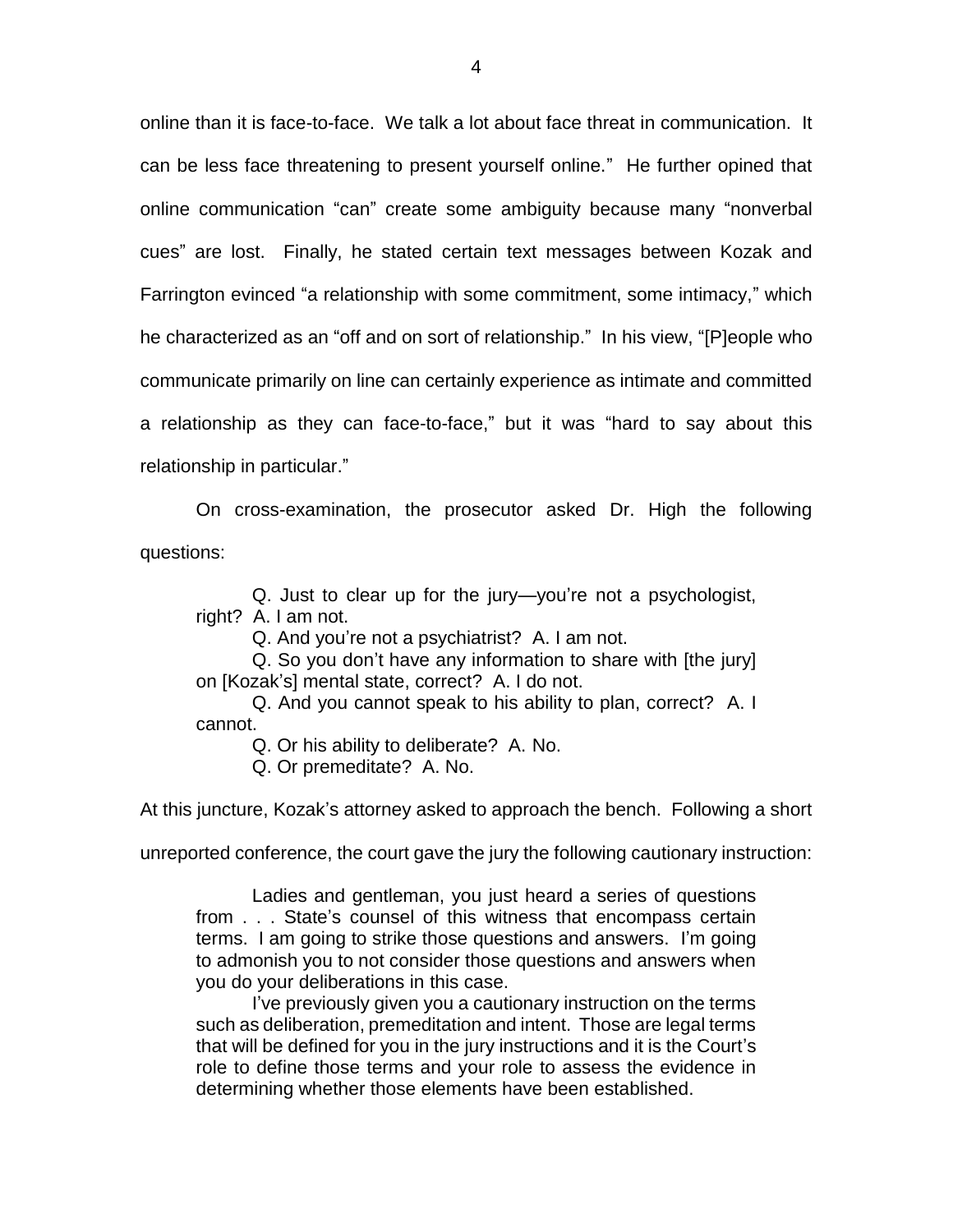Kozak moved for a mistrial. The district court denied the motion, reasoning as

follows:

[M]y ruling on the motion in limine was that no expert would be allowed to render any opinion using the legal standards set by the Court. I think that the motion in limine was violated here, although I think it's a very technical violation. I'm unable to find that was intentional.

I think [defense counsel] has raised an additional wrinkle here that was not addressed when we discussed the motion in limine. And that is that not only should the experts not be allowed to render opinions on the ultimate issues, but neither party should be pointing out the fact that I prohibited the experts from rendering opinions on the ultimate issues.

I think the violation is a technical one and I do not think it is one that has tainted the trial in any way that would require a mistrial. I would caution counsel, I don't want to hear those ultimate terms of art asked in any questions. Your experts need to be prepared to testify without using any of those ultimate terms of art.

After the jury found Kozak guilty, the defense moved for a new trial,

asserting, "Prosecutorial misconduct occurred when the State intentionally asked

[Dr. High] about whether he had an opinion as to Kozak's actions being deliberate,

intentional, or premeditated." The district court reconsidered its earlier finding of a

"technical violation," stating categorically that the ruling "did not prohibit [the

prosecutor's] questions." In the alternative, the court found the questions and

answers "harmless." The court denied the new trial motion.

With this procedural background in mind, we turn to the standard for review of new trial and mistrial motions premised on prosecutorial misconduct. Kozak contends his prosecutorial misconduct claim is grounded in the constitution's requirement of a fair trial, triggering a de novo standard of review. However, the Iowa Supreme Court recently reaffirmed that rulings on claims of prosecutorial misconduct are reviewed for an abuse of discretion. *See State v. Plain*, 898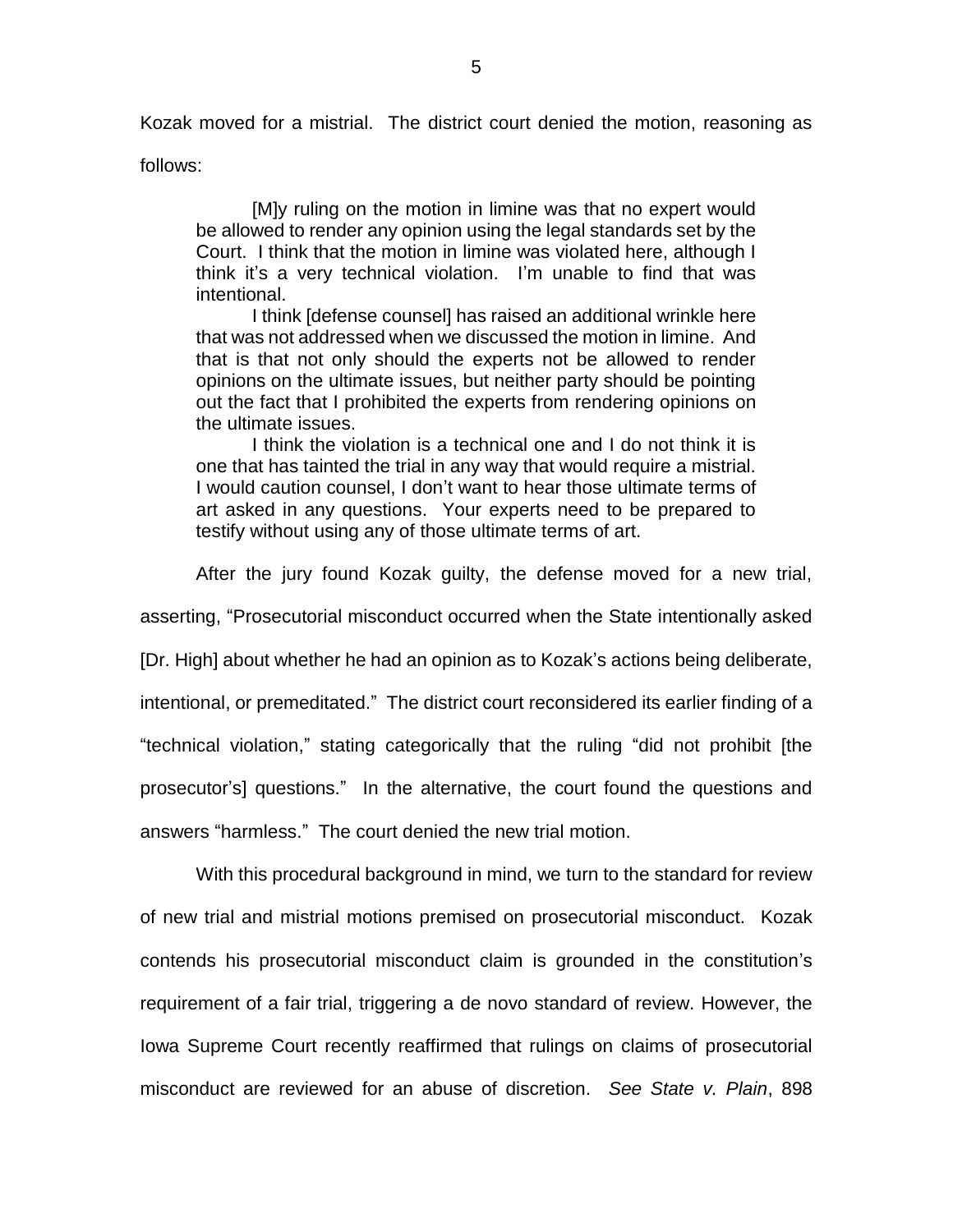N.W.2d 801, 810-11 (Iowa 2017) (citing *State v. Jacobs*, 607 N.W.2d 679, 689 (Iowa 2000)). This standard applies even where the claim is "that the defendant was deprived of a fair trial under our doctrines of prosecutorial error and prosecutorial misconduct." *Id.* at 818. In light of *Plain*, we review the district court's denial of Kozak's new trial motion as to Dr. High for an abuse of discretion. *See id.* at 810-11. We review the court's denial of Kozak's mistrial motion under the same standard. *See id.*

The law governing "challenges based on prosecutorial behavior" is as follows:

[W]e first determine whether the prosecutor violated a duty to the defendant. If so, we consider whether that violation was intentional or reckless. An intentional or reckless violation amounts to prosecutorial misconduct while an unintentional violation amounts only to prosecutorial error. We then determine whether the error caused prejudice.

*Id.* at 818-19 (citations omitted).

We begin with the duty prong. Under Iowa Rule of Evidence 5.704, "An opinion is not objectionable just because it embraces an ultimate issue." But "[a] witness cannot opine on a legal conclusion or whether the facts of the case meet a given legal standard." *In re Palmer*, 691 N.W.2d 413, 419 (Iowa 2005), *overruled on other grounds by Alcala v. Marriott Int'l, Inc*., 880 N.W.2d 699, 708 n.3 (Iowa 2016). "Such an opinion would be of no value to the jury." *Id.*; *see* Iowa R. Evid. 5.702 (mandating expert testimony "help the trier of fact to understand the evidence or to determine a fact in issue").

The prosecutor's first two questions seeking confirmation that Dr. High was neither a psychiatrist nor a psychologist were appropriate because defense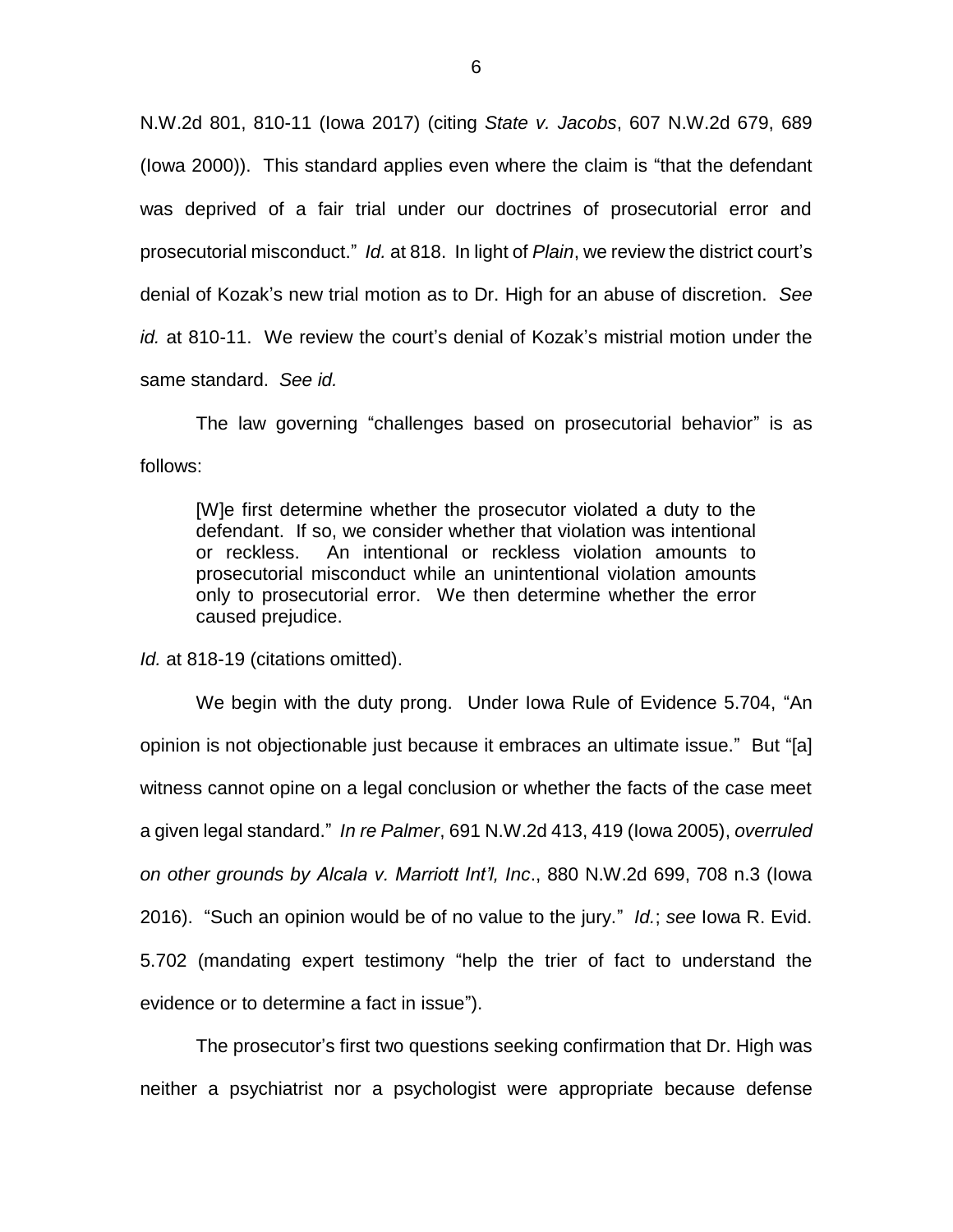counsel represented Dr. High's testimony would lay a foundation for later testimony on Kozak's mental health diagnosis. Those questions simply pointed out Dr. High's lack of qualification to address the diagnosis. The questions limited the scope of his testimony and did not raise a legal standard.

The prosecutor's fourth question concerning Kozak's ability to plan also did not invoke a legal standard. As the district court stated, "Planning I'm a little less caught up in because that is a very common term in the English language."

The prosecutor's final two questions—seeking to confirm Dr. High had no information on Kozak's ability to deliberate or premeditate—were the problematic questions. Although they did not seek an opinion on a legal conclusion or whether the facts of the case met a legal standard, the questions implied those legal propositions were established. More significantly, they violated the express language of the district court's original ruling on the defense motion in limine, which required "all the experts" to "limit themselves to testimony as to the factual predicate."

That said, the defense had notice from the offer of proof that the prosecutor would likely tread this ground, yet did not raise an objection when the prosecutor asked Dr. High during the offer of proof whether he could "say anything" about "diminished responsibility" and whether Kozak had "a mental defect that would prevent him from forming premeditation, deliberation or specific intent." Notably, the court had earlier instructed the attorneys to "work with [their] experts and come up with properly formulated questions so [opinions on legal conclusions were] not an issue," and the prosecutor had expressed a willingness to do so. Because the defense did not raise a concern about the prosecutor's questions during the offer

7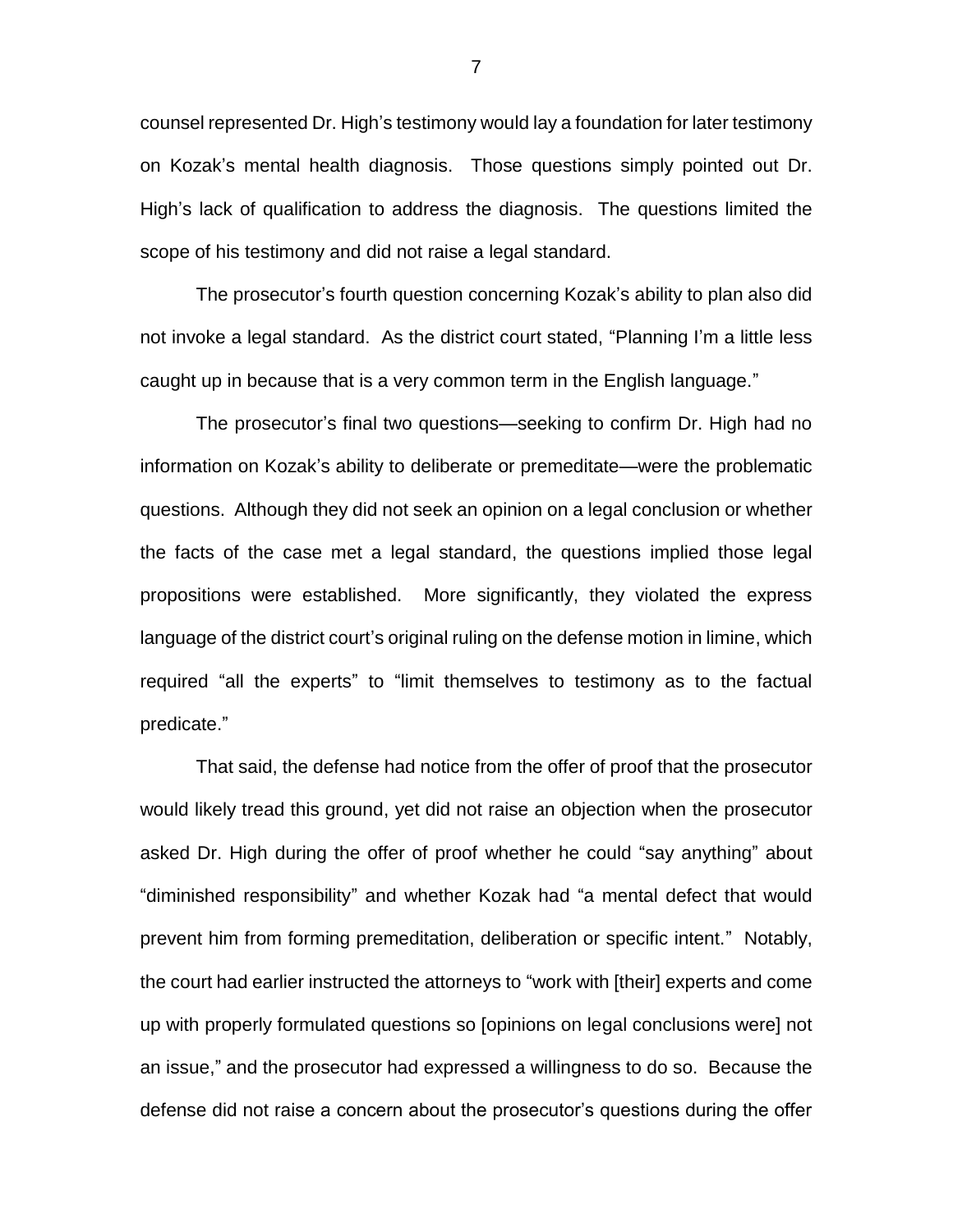of proof, the prosecutor may have believed her subsequent trial questions about deliberation and premeditation did not offend the court's limine ruling. In this context, we conclude the prosecutor's questions about deliberation and premeditation were not intentional or reckless, and the questions amounted to prosecutorial error rather than prosecutorial misconduct.

We turn to the prejudice prong, which has been applied to prosecutorial error as well as prosecutorial misconduct. *See Plain*, 898 N.W.2d at 820. In determining prejudice, we consider

(1) the severity and pervasiveness of the [error]; (2) the significance of the [error] to the central issues in the case; (3) the strength of the State's evidence; (4) the use of cautionary instructions or other curative measures; and (5) the extent to which the defense invited the [error].

*Id.* Although the error went to the central issue in the case—Kozak's mental state—the evidence was not pervasive. *See State v. Escobedo*, 573 N.W.2d 271, 277 (Iowa Ct. App. 1997) ("Prejudice ordinarily results from persistent efforts to inject prejudicial matter before the jury."). Kozak's attorney conceded as much in the district court, noting the trial generally had been "free of errors" and was one of the "cleaner record[s]" he had seen over the years. We concur in this assessment. The attorneys questioned forty-three witnesses over two weeks and their conduct as a whole was zealous but professional.

Significantly, the error in the prosecutor's cross-examination of Dr. High was immediately cured; the court struck the exchange and gave a cautionary instruction. *See Plain*, 898 N.W.2d at 815 ("Generally, a district court's decision not to grant a mistrial but to offer a cautionary instruction instead is entitled to broad deference," and "[c]autionary instructions are sufficient to mitigate the prejudicial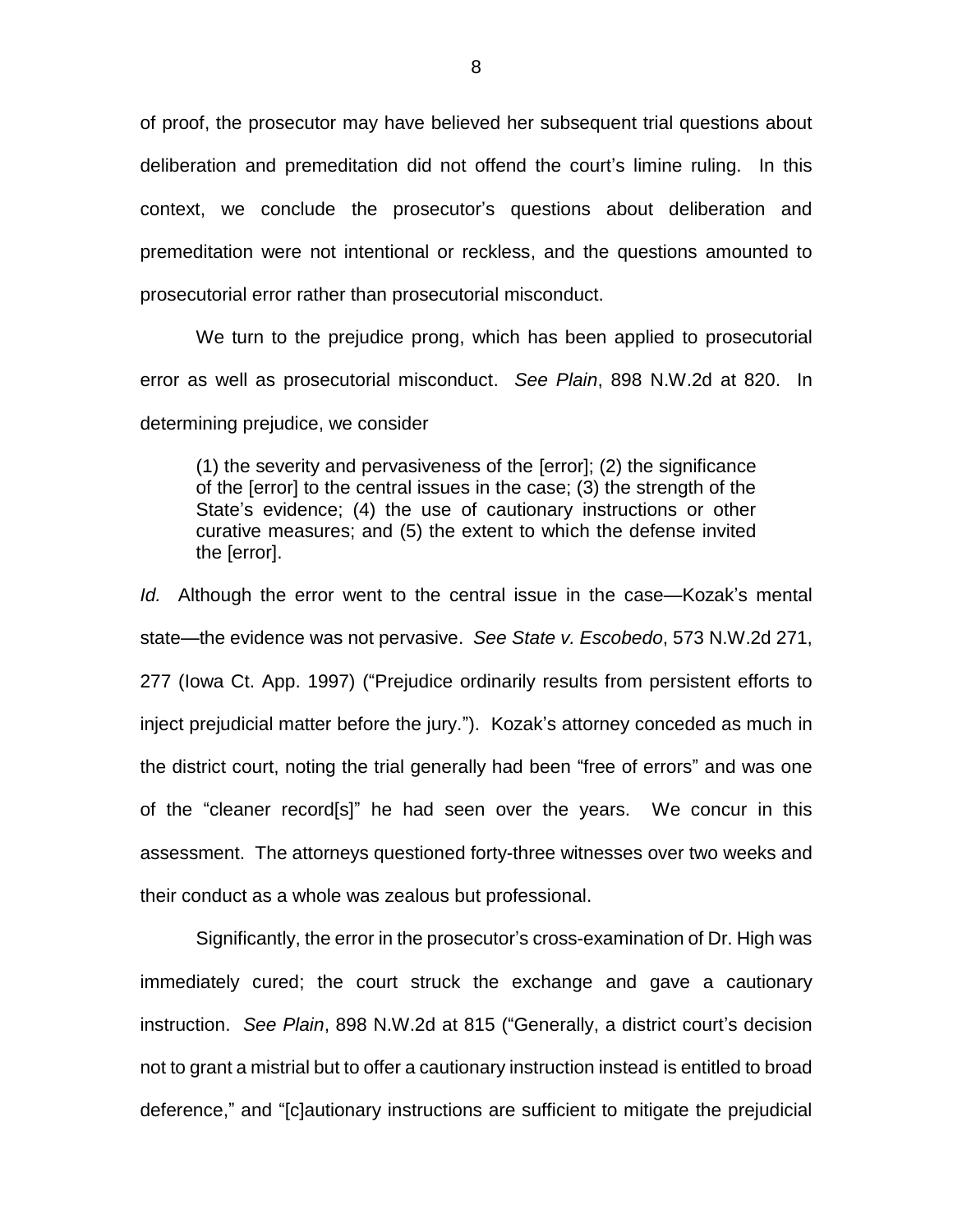impact of inadmissible evidence 'in all but the most extreme cases.'" (citations omitted)). And, while we are not convinced defense counsel invited the error, the prosecutor may have perceived the error as invited.

Finally, the evidence of guilt was strong. After being apprehended, Kozak agreed to a recorded interview with law enforcement officers. He matter-of-factly described his relationship with Farrington as limited to verbal interactions at work and text messaging, but he suggested the relationship was more than platonic. In his words, "[W]e were something; a sick and twisted something." The night before the shooting, he said he received a text from Farrington calling off their relationship. The following day, Farrington sent another text confirming the end of their relationship. After receiving this message, Kozak left work before the end of his shift, went directly home to get his gun, returned to the mall, parked in a handicapped spot so it would be easy to get in and out, walked to Farrington's work area, pulled the gun out of his pocket, and shot Farrington three times in her back. He said he was only planning to shoot her once but "squeezed off three instead." He admitted he gave "serious thought" to the shooting and "was fully aware the whole time." In his words, "I thought of it and I carried it out."

Multiple witnesses corroborated the shooting. A teenager at the mall with her sister saw Kozak just before the shooting and described him as "focused" and "on a mission" and his demeanor as "very suspicious." An off-duty law enforcement officer who saw Kozak just after the shooting testified there "was an eerie calmness about him as he walked."

The gun used in the shooting was recovered from a compactor outside one of the mall service doors. The gun matched the description provided by Kozak.

9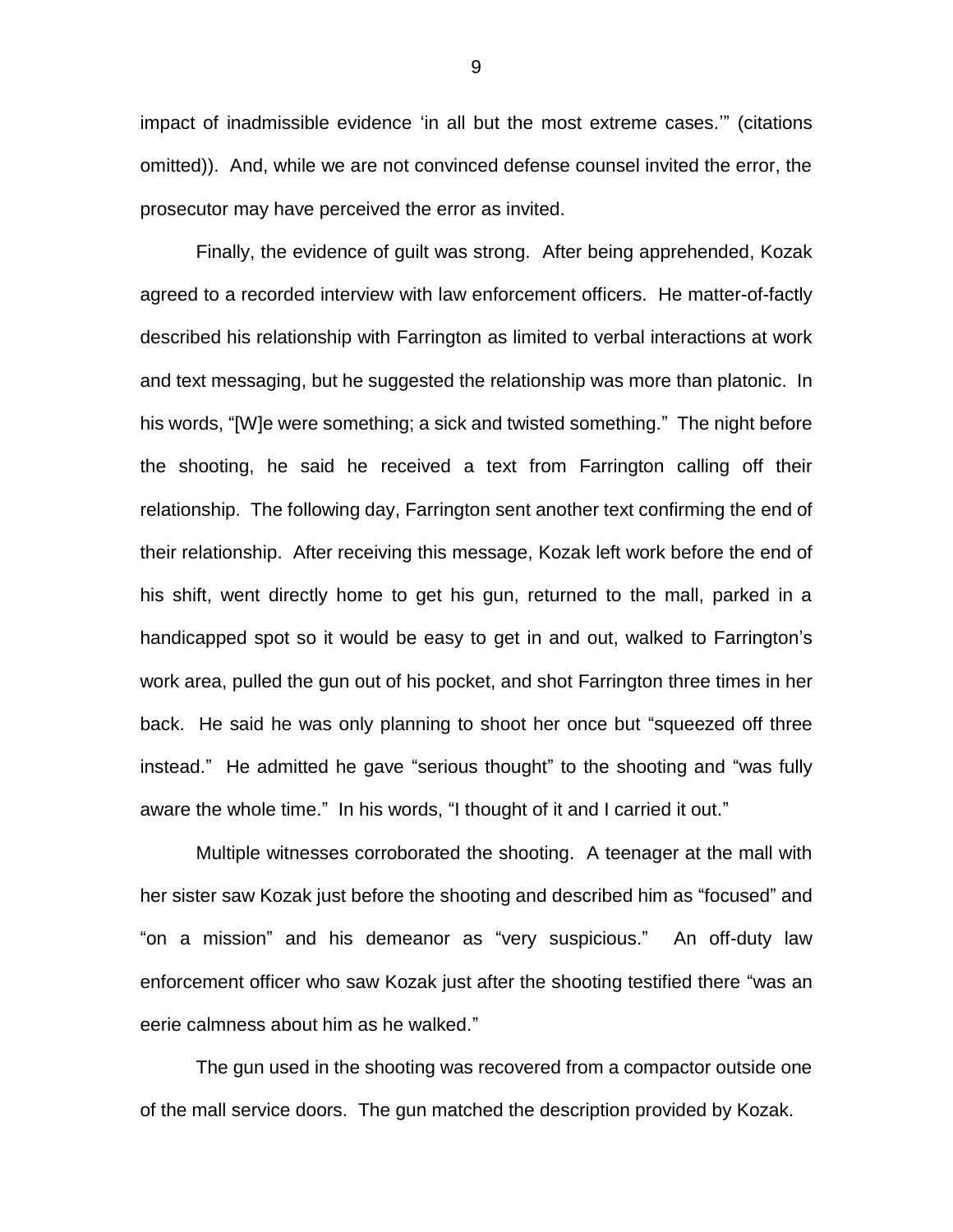Kozak's medical expert conceded Kozak "absolutely" was able to plan and carry out actions that he wanted to do on the day of the shooting and was able to show "planned, purposeful behavior" before, during, and after the shooting. The expert made this concession after diagnosing Kozak with intermittent explosive disorder and underlying borderline personality disorder.

In sum, Kozak suffered no prejudice by virtue of the prosecutor's error in questioning Dr. High about deliberation and premeditation. We conclude the district court did not abuse its discretion in denying Kozak's mistrial motion and motion for new trial on this ground.

#### *II. Kozak's Admissions*

During the recorded law enforcement interview discussed above, Kozak used legal terms in characterizing his actions. He said he committed "premeditative murder," stated the term meant "there was some serious thought to it and it was deliberate," and agreed he shot Farrington with the intent to kill her.

Kozak's motion in limine sought to preclude the introduction of his "prior statements which encompass the legal conclusion of specific intent," including "statements . . . that the shooting was done 'deliberately, 'intentionally', or 'with premeditation.'" At the pretrial hearing on the motion, the district court found the statements were "not couched so clearly in legal terms that they would be inadmissible." The court stated it was inclined to allow the evidence, subject to a limiting instruction.

At trial, Kozak's attorney objected to the admission of the statements. Citing rule 5.704, he argued, "No witness under Iowa law, including the Defendant, can offer any evidence that goes to the ultimate issue." The prosecutor responded,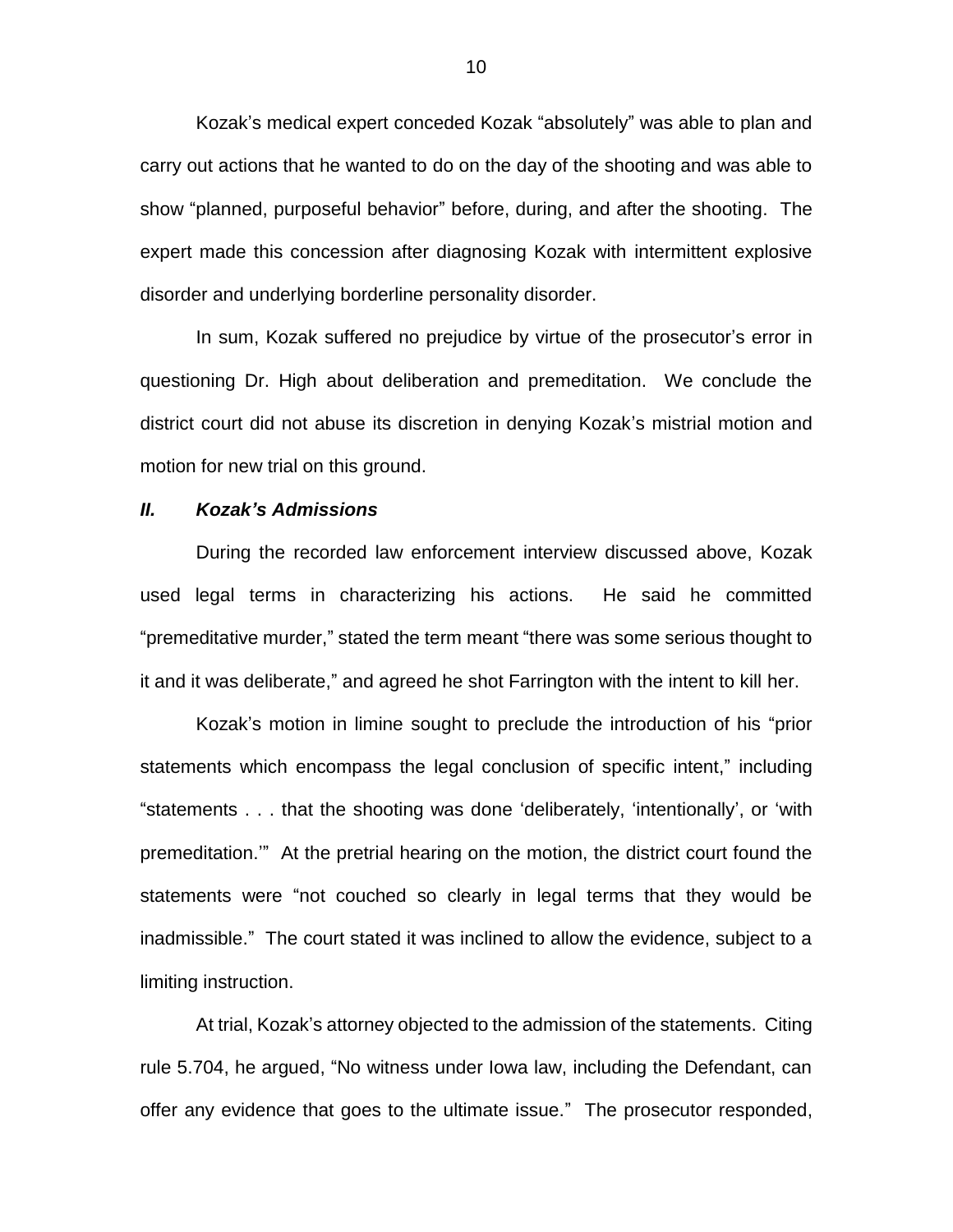"It's probably the best evidence to let the Defendant explain what he was thinking and what he was intending."

The district court overruled the defense objection, reasoning rule 5.704 was "not a basis to exclude the evidence" because this was "an admission or alleged admission by [Kozak]." The court balanced the probative value of the evidence against its prejudicial effect and concluded "the potential of misleading or confusing the jury would have to be extremely high to . . . substantially outweigh the probative value" and "giving a cautionary instruction [would] reduce the potential of misleading or confusing the jury." But, even in the absence of an instruction, the court concluded the probative value was "very high." The court reaffirmed its pretrial ruling.

The audio recording of the interview was admitted as a trial exhibit and was played for the jury in open court. A transcript of the recording was admitted as a court exhibit but was not sent back with the jury during deliberations. After the playback, the court gave the jury the following cautionary instruction:

Members of the Jury, you've just heard a recorded conversation between [Kozak], Special Agent Rahn, and Officer Engstler. During the conversation, the terms premeditation, deliberation, and intent or variations of those terms may have been used.

Those terms have precise legal definitions which may not have been understood by the persons taking part in the conversation. Those terms are legal standards to be used by you when reaching your verdict and will be defined for you by the Court in the final jury instructions.

The use of those terms in the conversation does not necessarily mean that [Kozak] acted with premeditation, deliberation, or intent, as those terms are defined by the law.

In deciding this case, you are to rely on the definitions of premeditation, deliberation, and intent that will be provided to you in the final jury instructions and you must evaluate the evidence in this case using the definitions in the final jury instructions.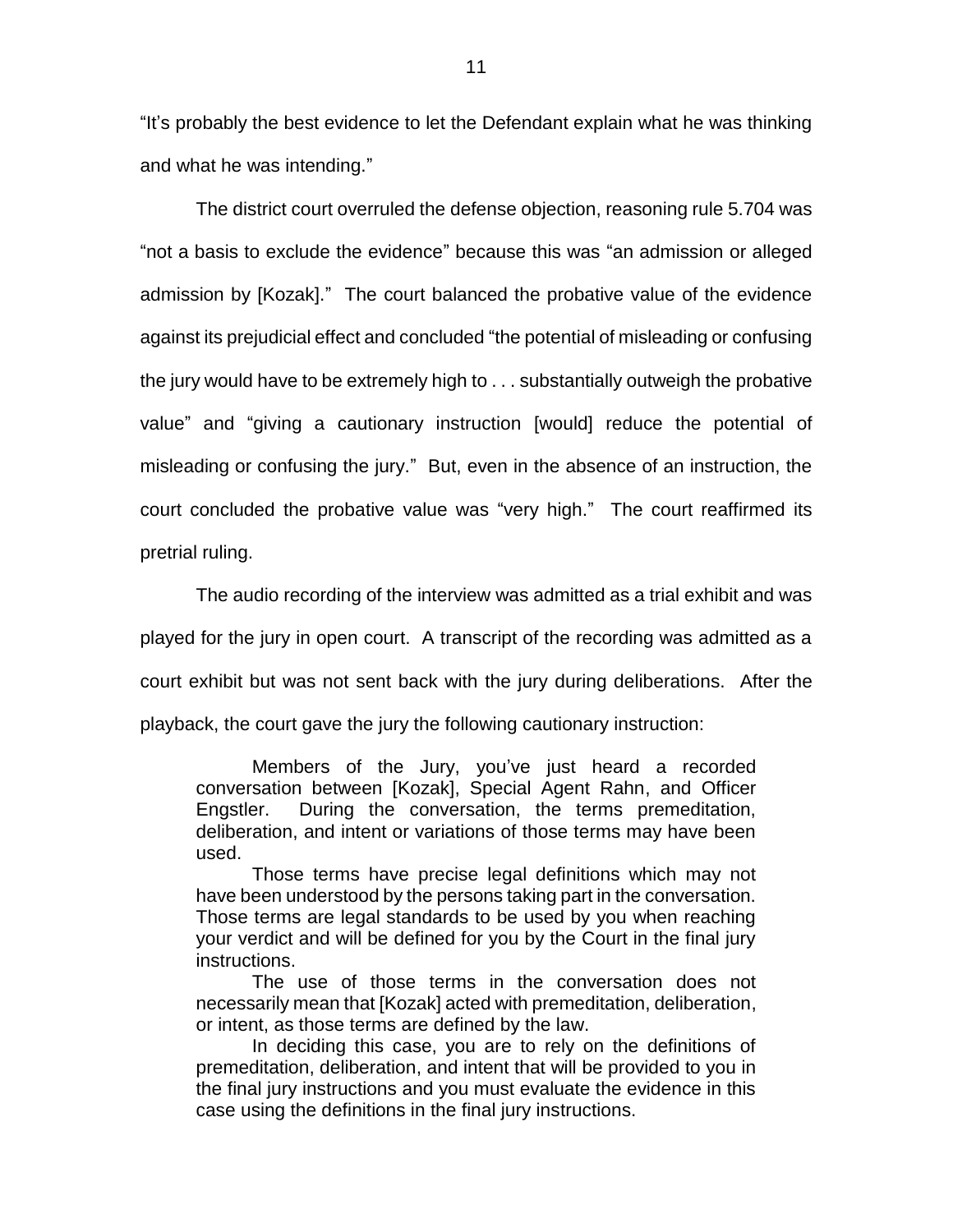Further you are to consider all the evidence in this case in deciding whether [Kozak] acted with premeditation, deliberation, and/or intent.

Following trial, Kozak moved for a new trial based on the district court's failure to exclude the statements incorporating legal "terms of art." The district court denied the motion.

On appeal, Kozak contends "It was unfairly prejudicial to introduce [his] use of legal terms of art to describe his intent and actions." He argues his statements run afoul of the rule that "a witness cannot opine on a legal conclusion or whether the facts of the case meet a given legal standard." Our review of this issue is for an abuse of discretion. *State v. Rodriguez*, 636 N.W.2d 234, 239 (Iowa 2001). We discern no abuse.

Kozak's reference to the "premeditative" nature of his crime was neither prompted nor coerced but came in response to the agent's open-ended question, "What crime have you committed?" The agent followed-up by asking what premeditation meant to Kozak. He responded, "It means . . . there was some serious thought to it and it was deliberate." After this response, the agent asked, "[A]nd when you said it was deliberate, meaning shooting [Farrington]?" Kozak responded, "Yes, sir." The agent then asked, "Okay. With the intent to kill her?" Kozak responded, "Yes." While this final answer was prompted by the agent's question, the question flowed directly from Kozak's definition of premeditation.

There could not have been more probative evidence of Kozak's state of mind than his own characterization of what he was thinking at the time of the shooting. As the district court determined, Kozak's statements amounted to direct admissions of his state of mind. *See* Iowa R. Evid. 5.801(d)(2); *compare Direct*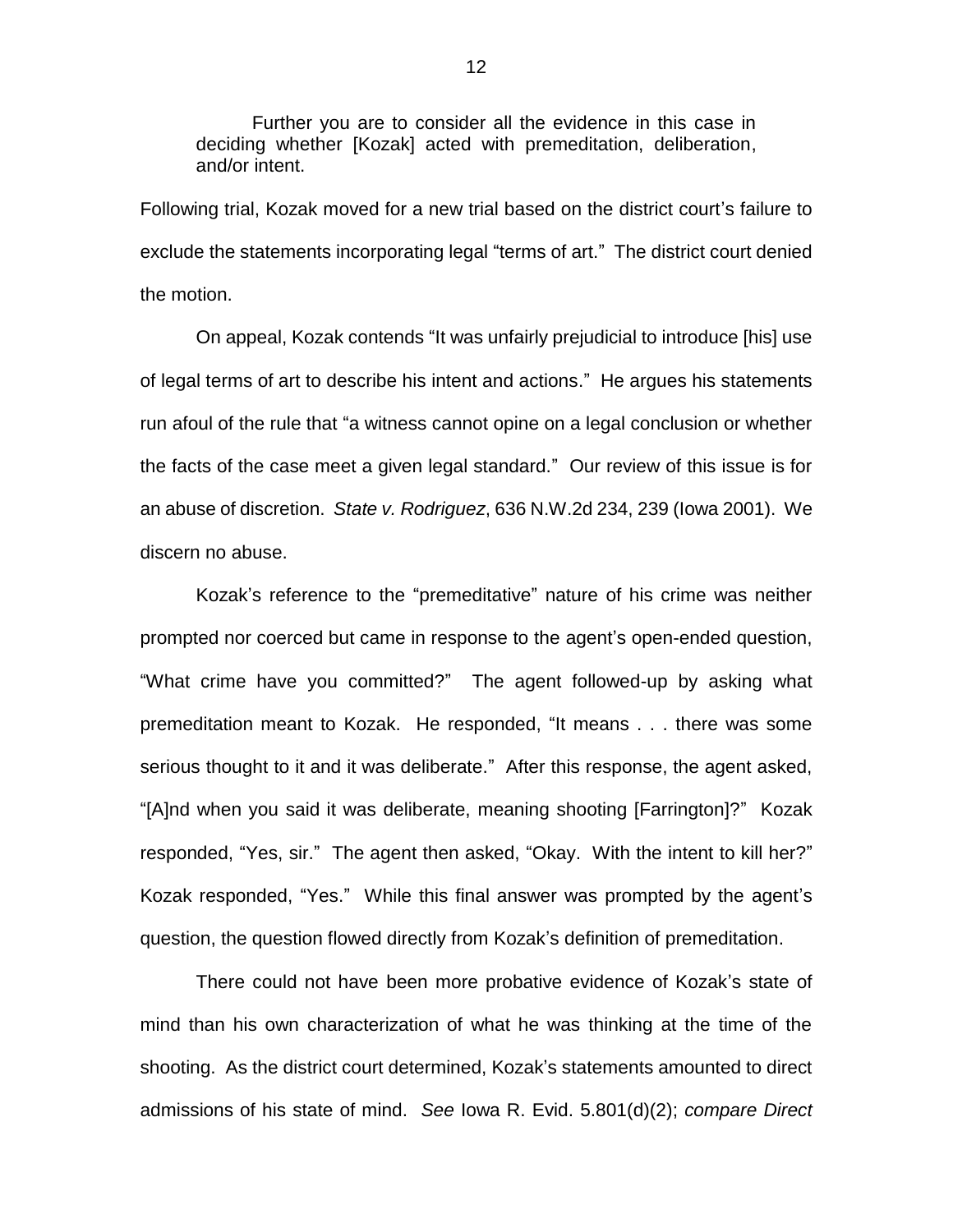*Evidence*, Black's Law Dictionary (10th ed. 2014) ("evidence that is based on personal knowledge or observation and that, if true, proves a fact without inference or presumption") *with Opinion Testimony*, Black's Law Dictionary ("[t]estimony based on one's belief or idea rather than on direct knowledge of the facts at issue"). The statements were not opinion testimony subject to rule 5.704. *See* Iowa R. Evid. 5.704 ("An opinion is not objectionable just because it embraces an ultimate issue.").

 We recognize a defendant's use of legal terminology could prove confusing. The district court's cautionary instruction mitigated this concern.

We conclude the district court reasonably weighed the probative value of the evidence against its prejudicial effect and reasonably concluded the exchange containing legal terminology was admissible. *See* Iowa R. Evid. 5.403 ("The court may exclude relevant evidence if its probative value is substantially outweighed by a danger of one or more of the following: unfair prejudice, confusing the issues, misleading the jury, undue delay, wasting time, or needlessly presenting cumulative evidence."). The court did not abuse its discretion in denying Kozak's new trial motion on this ground.

#### *III. Reference to Decision not to Testify*

During closing argument, the prosecutor made the following comments:

In jury selection I asked you, how many of you, when you hear that somebody shot another person, say he must have been crazy or she must have been crazy? There is that part of it, that we want to have that natural doubt. *We don't want to believe that somebody sitting here is responsible for doing this*. We don't want to believe that somebody who's walked among us, who was a security guard, who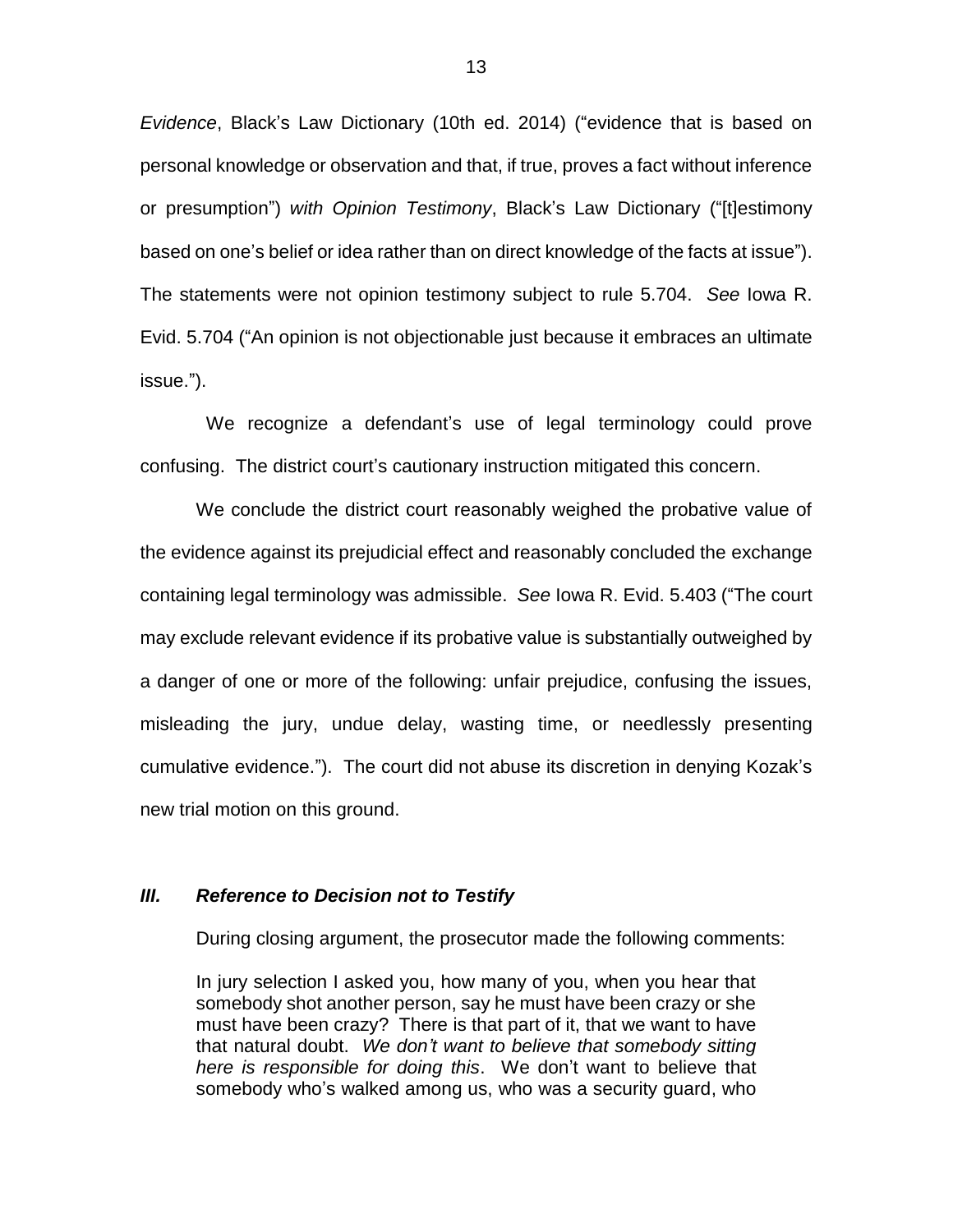was married, who had friends, who had a mother and sister, could do this to another person.

(Emphasis added.) Kozak moved for a mistrial. He argued the reference to "someone sitting here" was "a comment on [Kozak] not testifying during the course of the trial." The district court denied the motion. Kozak moved for a new trial on the same ground. The court again denied the motion. The court reasoned, "[N]othing that was said or done suggested anything in regard to whether Mr. Kozak had testified or not. Nothing counsel said suggested that the jury should draw any inference from Mr. Kozak's failure to testify."

On appeal, Kozak again argues the prosecutor improperly commented on his decision not to testify. *See State v. Bishop*, 387 N.W.2d 554, 562 (Iowa 1986) ("The federal constitution prohibits a prosecutor from commenting on a defendant's failure to testify in his or her own behalf."). A prosecutor's arguments focusing on lack of evidence or failure to produce witnesses raise concerns because the law "places the burden to produce evidence on the State, not the defendant." *Id.* at 563; *see also State v. Hanes*, 790 N.W.2d 545, 556 (Iowa 2010) ("It is improper for the State to shift the burden to the defense by suggesting the defense could have called additional witnesses."). The prosecutor's comment did not implicate this concern. Even a generous reading of the "sitting" comment cannot lead to a conclusion that the prosecutor was "requesting [Kozak] to provide an answer to the jury for his conduct," as he contends. We conclude the district court did not abuse its discretion in denying the mistrial and new trial motions on this ground.

#### *IV. Cumulative Effect*

14